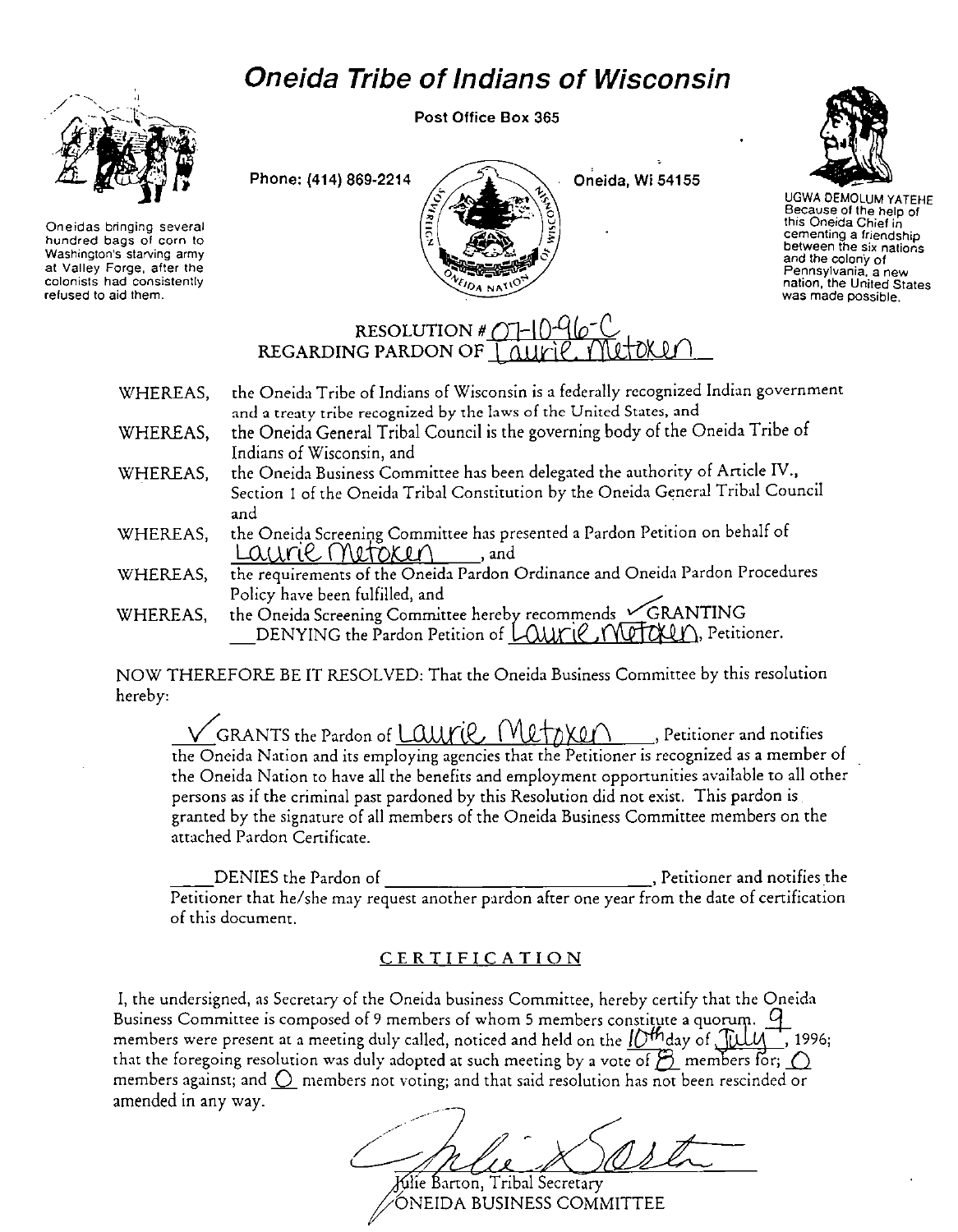## **Oneida Tribe of Indians of Wisconsin**

Post Office Box 365



**Oneidas bringing several hundred bags of corn to Washington's starving army at Valley Forge, after the colonists had consistently refused to aid them.** 

Phone: **(414)** 869-2214



Oneida, Wi 54155



UGWA DEMOLUM YATEHE **Because of the help of this Oneida Chief in cementing a frie.1dship between the six nations and the colony of Pennsylvania, a new**  was made possible.

July 10, 1996

Dear Tribal Member:

On behalf of the Oneida Tribe, I would like to take this opportunity to congratulate you on being awarded a pardon. It is our hope that you will continue your efforts in maintaining a positive lifestyle as a role model for our community.

I would also like to remind you that the pardon you have received pertains to those past offenses which existed at the time you *applied* for the pardon. Please remember that any violation which occurs after this date may again effect your eligibility to remain employed within the Gaming operations of the Oneida Tribe. If you happen to violate any law which would make you ineligible for employment or continued employment, then you will no longer be permitted to work within the Oneida Tribe's Gaming operation (per Tribal policy and procedures).

In closing, I again say CONGRATULATIONS on your pardon and wish you the best in your future endeavors.

Sincerely,

eborah Woxtator

Deborah J. Doxtator, Chairwoman ONEIDA TRIBE OF INDIANS OF INDIANS OF WISCONSIN